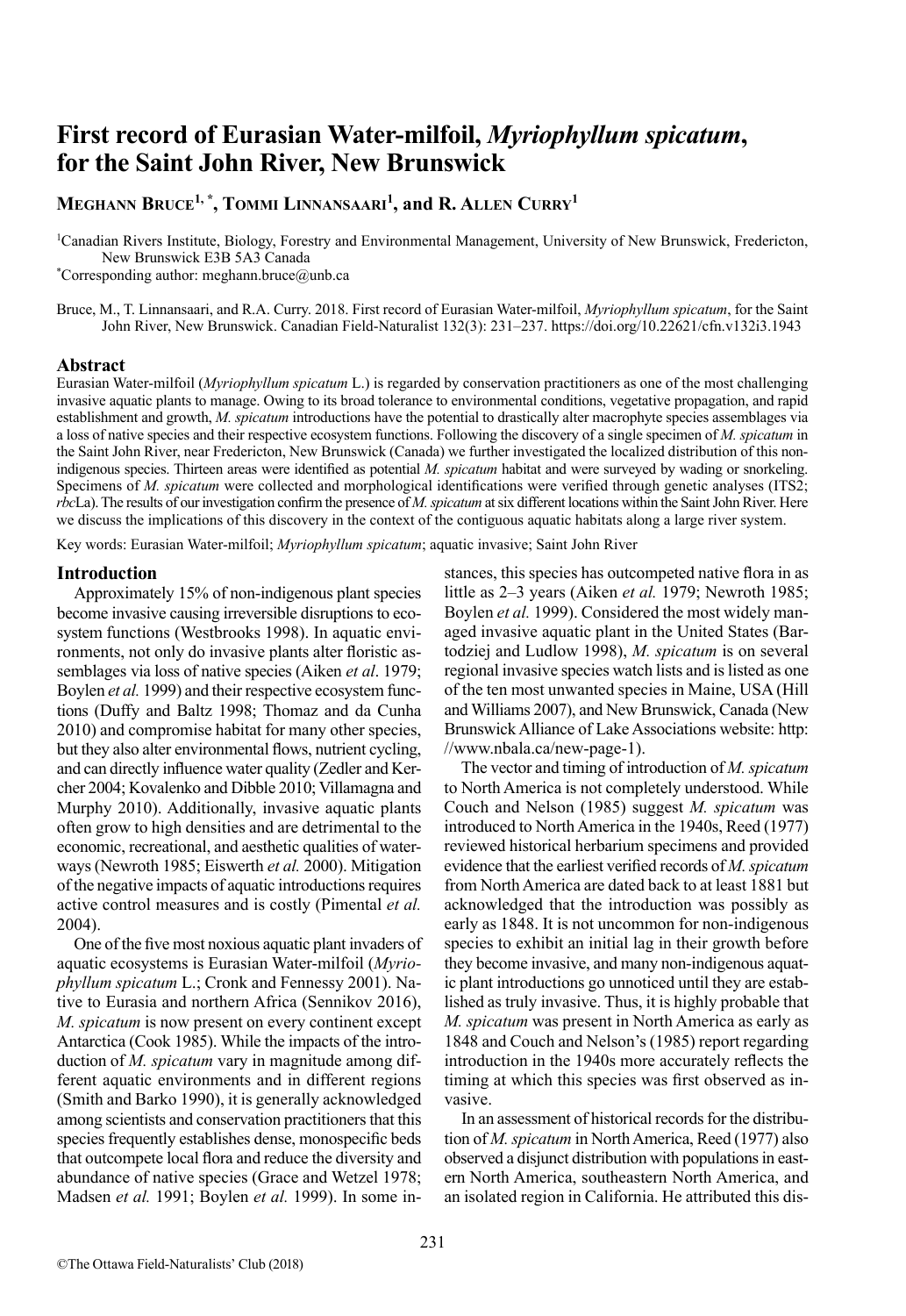junction to independent introductions that were most likely a consequence of the release of aquarium plants, as various species of *Myriophyllum* were commonly cultured and distributed for the aquarium trade at this time (Reed 1977). While the release of aquarium plants may be the original source of introduction events across North America, introduction to new waters is now primarily attributed to fragments introduced by boats and their associated trailers (Johnson *et al.* 2001; Rothlisberger *et al.* 2010).

Successful eradication of recently established invasive species populations is highly dependent on rapid detection and prompt management actions (Willby 2007). Two factors may hinder the rapid detection of *M. spicatum*: difficulty in detection because it is primarily beneath the water's surface and difficulty in identification versus similar native congeners (especially the sister species Siberian Water-milfoil, *M. sibiricum* Komarov) because the key morphological features vary with phenotypic plasticity (Strand and Weisner 2001) and/or hybridization (Sturtevant *et al*. 2009).

While conducting macrophyte surveys for 171 sites along the Saint John River (SJR) as a part of a larger aquatic ecosystem study, the Mactaquac Aquatic Ecosystem Study [\(http://canadianriversinstitute.com/rese](http://canadianriversinstitute.com/research/mactaquac-aquatic-ecosystem-study/) [arch/mactaquac-aquatic-ecosystem-study](http://canadianriversinstitute.com/research/mactaquac-aquatic-ecosystem-study/)/), we discovered a single inconspicuous specimen of *M. spicatum*. Prior to our discovery of this species in the SJR, Hinds (2000) reported that this species had been collected from a small pond in Fundy National Park (Hinds 2000: 667). The introduction of *M. spicatum* to the SJR poses a threat to the submerged aquatic flora within the river and associated waterways. To assess the local distribution of this non-indigenous species, we used an active survey approach that involved snorkelling surveys of potential habitat and molecular approaches (DNA analyses) to verify our taxonomic identifications.

## **Methods**

To identify potential *M. spicatum* habitat for this survey we looked for areas in the Fredericton region of the SJR (where the first specimen was initially collected) that were consistent with habitat conditions reported for this species (Aiken *et al.* 1979). Our survey emphasized sheltered cove environments or other low flow areas with soft substrate, as well as areas with frequent boat traffic (Figure 1). Where necessary, snorkelling surveys were conducted to ensure we could observe the submerged flora.

Apical portions of plants morphologically identified in the field as *M. spicatum* were collected and preserved as herbarium vouchers stored at the Connell Memorial Herbarium (UNB IH) at the University of New Brunswick (Table 1). Leaf tissue sub-samples were dehydrated in silica for subsequent genetic analyses (Fazekas *et al.* 2012). Dehydrated tissue was sent to the Canadian Centre for DNA Barcoding (CCDB) for DNA extraction, PCR amplification, and sequencing according to CCDB standardized protocols (Fazekas *et al*. 2012). To facilitate comparison of our genetic results with taxonomic data available in GenBank (NCBI Resource Coordinators 2016) and the Barcoding of Life Data System (Ratnasingham and Hebert 2007) we selected two standard land plant DNA barcode markers, *rbc*La and ITS2 (Fazekas *et al.* 2012).

## **Results and Discussion**

Analyses of ITS2 and *rbc*La sequence data was consistent with the morphological-based identification of *M. spicatum* at six of 13 sites surveyed (Table 1). Four of the six sites where *M. spicatum* is present had only a few scattered plants (Table 1). The remaining two sites where this species was found had patches where it was clearly established as dense macrophyte beds (Figure 2). To assess the potential future impact of this introduction on the native aquatic flora, we reviewed what has been reported for the biology of this invasive species and considered what risks this may present for the aquatic environments along the SJR.

### *Reproduction*

*Myriophyllum spicatum* shoots emerge and exhibit rapid growth from an overwintering rhizomatous mass in the early spring and throughout summer. As the growing season progresses, plant growth peaks at the water surface where stems are highly branched forming dense floating canopy (Titus *et al*. 1975). Vegetative portions of the plants break off throughout the growing season and in the fall when plants typically die back to the propagating rhizome crowns (Aiken *et al.* 1979).

Fragmented vegetative portions are the primary mode of reproduction and spread for *M. spicatum* within an aquatic ecosystem (Kimbel 1982). In the SJR, downstream spread of this species via vegetative fragmentation is naturally facilitated by peaks in hydrological flows, as well as seasonal ice scouring. The spread of *M. spicatum* between watersheds is largely attributed to vegetative material transported by boat motors and trailers (Johnson *et al.* 2001; Rothlisberger *et al.* 2010). In the Fredericton region of the SJR where we have confirmed the presence of *M. spicatum*, further spread by boat motors is a concern as this area is frequently used by recreational boaters. Consequently, this increases the potential of the species to move in larger, discontinuous jumps, enabling the species to spread upstream and to new water bodies.

Like many successful invasive species, *M. spicatum* has multiple modes of reproduction and frequently exhibits sexual reproduction in addition to vegetative fragmentation. Perhaps more concerning than the ability to undergo both asexual and sexual reproduction, is the ability of *M. spicatum* to hybridize with its native sister species *M. sibiricum* to produce plants that exhibit "hybrid vigor"—plants with competitive phenotypes that are superior to both parent species (Moody and Les 2002, 2007; Sturtevant *et al.* 2009). This hybridization, between an introduced invasive species and a native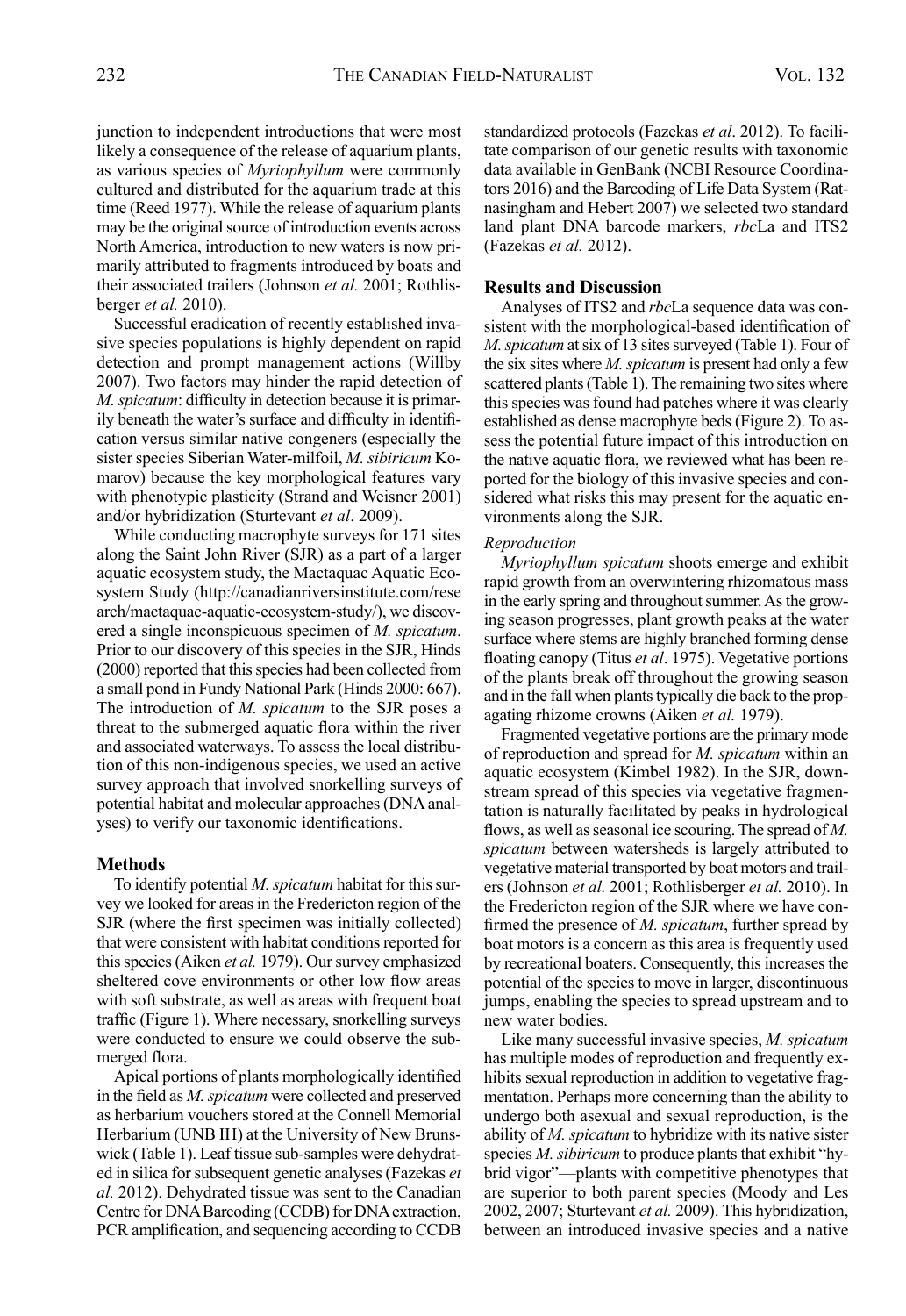

**Figure 1**. Six sites within the Fredericton region of the Saint John River where specimens of Eurasian Water-milfoil (*Myriopphyllum spicatum*) were collected and identified (denoted by " $\bullet$ ").  $\circ$  = original site of collection;  $\Box$  = potential *M. spicatum* habitat investigated but species was not present.

species, can result in "genetic pollution" introducing new alleles to the population and potentially wiping out locally adapted genotypes (Laikre *et al.* 2009). In New Brunswick, the native species *M. sibiricum* is classified as potentially vulnerable (S3/S4) and is widespread on the lower SJR system (S. Blaney pers. comm. February 2015). Thus, the ecological risks posed by the potential hybridization of *M. spicatum* and *M. sibiricum* are two-fold: hybridization may give rise to populations the exhibit hybrid-vigor and promote further colonization and populations of the native species, *M. sibiricum*, may be put at risk due to genetic pollution or competition pressure with *M. spicatum* or *M. spicatum* × *M. sibiricum* hybrids.

#### *Habitat and area for potential colonization*

Most commonly establishing in water with depth ranging 1–3 m, *M. spicatum* has been reported as deep as 10 m (Aiken *et al.* 1979), reaching 7 m high. Plants thrive in eutrophic lakes with soft organic substrates but persist in a wide range of substrates and environmental conditions (Nichols and Shaw 1986). With regard to water quality, *M. spicatum* is able to persist in a wide pH range (5.4–11), tolerate salinity up to 15 ppt, and tolerate various industrial pollutants (Aiken *et al*. 1979; Wang *et al.* 1996). When growing in shallow areas susceptible to drops in water level that may leave it exposed, *M. spicatum* assumes a terrestrial form allowing it to gradually become stranded and survive (Aiken *et al.* 1979). The broad environmental tolerance in this species enables it to colonize various types of lakes, wetlands and salt marshes, or river margins, coves, and inner island channels as observed in our surveys. Downstream of our confirmed *M. spicatum* population is approximately 130 km of river with extensive seasonal flood plain and contiguous habitat that has high potential for colonization by this species.

The Grand Lake Meadows (GLM), located approximately 40 km downstream from the sites of the *M. spicatum* occurrence, is the largest freshwater wetland and floodplain in New Brunswick. It includes the provincial Grand Lake Class II Protected Natural Area (GL PNA). Recent surveys of the flora in the area report 98 rare species that contribute 20% of the total flora (Papoulias *et al.* 2006). One of the taxa reported, Budding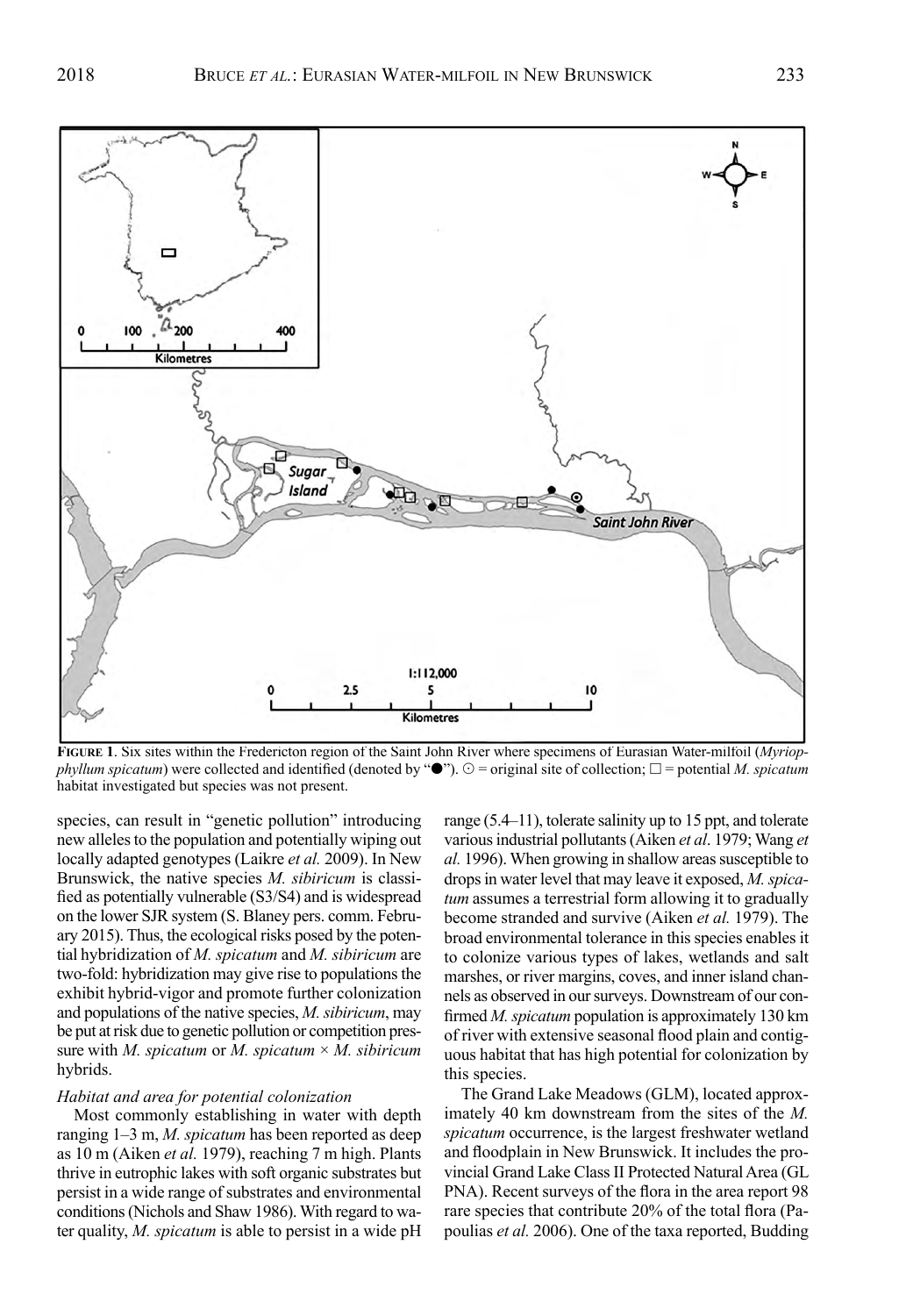|                                      |                                                   |                            |                  | TABLE I. Eurasian Water-milfoil (Myriophyllum spicatum) specimens and associated collection and GenBank records. |                                                                                                  |                             |       |
|--------------------------------------|---------------------------------------------------|----------------------------|------------------|------------------------------------------------------------------------------------------------------------------|--------------------------------------------------------------------------------------------------|-----------------------------|-------|
| <b>UNB IH</b> accession<br>(research |                                                   |                            |                  |                                                                                                                  |                                                                                                  | accession number<br>GenBank |       |
| specimen<br>number)                  | Collectors                                        | Location                   | Collection date  | Habitat                                                                                                          | Abundance                                                                                        | ITS <sub>2</sub>            | rbcLa |
| (MRB000031)<br>66290                 | Z. Compson<br>S. Andrews<br>C. Brooks<br>M. Bruce | 45.97577°N,<br>66.68854°W  | 20 August 2015   | Edge of back channel, soft bottom,<br>water $\sim 60$ cm at time of collection                                   | Single small plant                                                                               | MG648683 MG648689           |       |
| (MRB000034)<br>66921                 | M. Bruce<br>H. Johnson<br>G. Filloramo            | 66.69473°W<br>45.97711°N,  | 4 July 2016      | Sheltered, soft substrate                                                                                        | Dense patch $(\sim4 \text{ m} \times 5 \text{ m})$<br>surrounded by several<br>peripheral plants | MG648684 MG648690           |       |
| (MRB000035)<br>66292                 | M. Bruce<br>S. Andrews                            | 45.97552°N,<br>66.75940°W  | 16 July 2016     | Sheltered island inlet, soft substrate,<br>water $\sim$ 120 cm at time of collection                             | Numerous scattered plants                                                                        | MG648686 MG648692           |       |
| MRB000036)<br>66293                  | M. Bruce<br>H. Johnson<br>G. Filloramo            | 45.98299N,<br>66.77400°W   | 16 July 2016     | Sheltered island inlet, soft substrate,<br>water $\sim$ 180 cm at time of collection                             | Dense patch in center of cove,<br>$\sim$ 2 m $\times$ 3 m                                        | MG648685 MG648691           |       |
| (MRB000037)<br>66293                 | M. Bruce<br>B. Pardy                              | 45.972010°N,<br>66.68262°W | 4 July 2016      | Small cove on back channel, soft<br>substrate, water $\sim$ 90 cm at tie of<br>collection                        | A few plants                                                                                     | MG648687 MG648693           |       |
| <b>MRB00039</b><br>66294             | Z. Compson<br>M. Bruce<br>S. Andrews              | 45.97290°N,<br>66.74338°W  | 4 September 2015 | water $\sim 60$ cm at time of collection<br>Edge of island, mixed substrate,                                     | Single small plant                                                                               | MG648688 MG648694           |       |

#### The Canadian Field - N aturalis t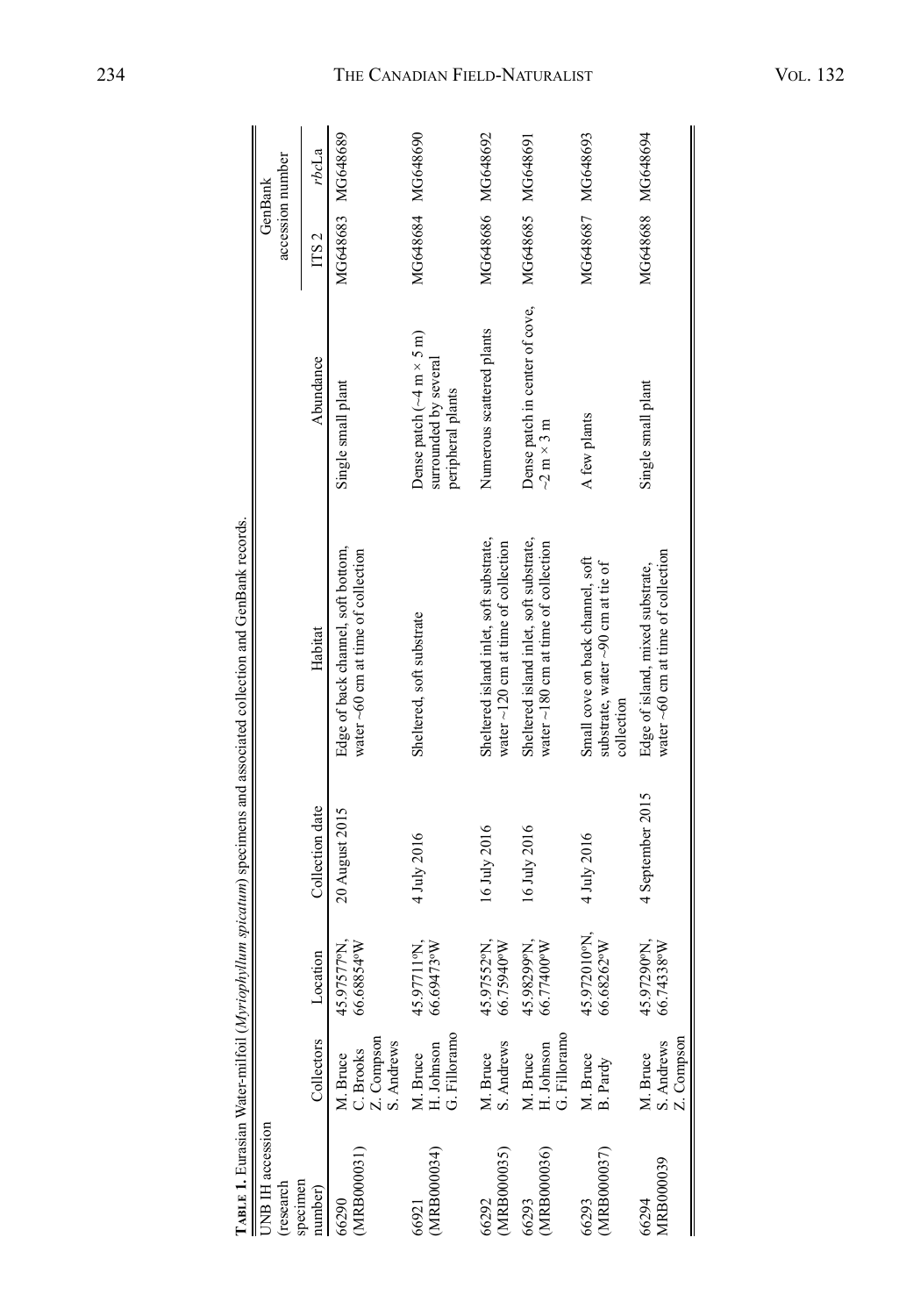c. Single pectinate leaf with 15 pairs of pinnae. Photos: M. Bruce.

Pondweed, *Potamogeton berchtoldii* subsp. *gemmiparus*  (J.W. Robbins) Les & Tippery, is the only known record of this species for New Brunswick and it is rare on the national level (Papoulias *et al.* 2006). In the spring, the SJR floodplain spills into the GLM and GL PNA, downstream of our confirmed populations of *M. spicatum*. The GLM and the GL PNA is thus an area of special concern that should be monitored for a potential M. *spicatum* invasion.

### *Options for controlling further spread*

Early detection of *M. spicatum* and minimizing risk of further spread of early introductions hold the most promise for aquatic ecosystem management (Willby 2007). For individual plants, or small stands of *M. spicatum*, shading with a black cloth that inhibits photosynthesis can kill the plants (Bailey and Calhoun 2008). This could be an option for the plants that were found in this study, or small isolate populations in other areas. Another option that may be useful (for at least this area of the SJR) is to reduce water flow when air temperatures drop to freezing in early winter. Exposing the crown of the plant to freezing temperatures has shown some success in managing populations of this species in other areas (Bates and Smith 1994; Wagner *et al*. 2008). Considering that our observed plants were all in shallow areas below the Mactaquac Hydrogeneration Station (MGS) which have been observed to be exposed at times when the MGS retains water (M.B. pers. obs. early August 2015 and 2017), this could be an option for managing the small populations in this area. Where *M. spicatum* has established as invasive, raking of vegetation helps to temporarily reduce biovolume; however, reproductive fragments render application of this method as high-risk for further spread. Herbicides and the introduction of natural pests have also shown some promise, although the previous studies do not assess potential negative impacts to non-target native species within the aquatic ecosystem (Creed 1998; Cock *et al.* 2008).

я **Figure 2.** Eurasian Water-milfoil (*Myriophyllum spicatum*). a. Overall habit, plants growing in a dense patch with a high degree of branching, forming a canopy at the water surface. b. Specimen of *M. spicatum* showing leaves in whorls of four along stem.

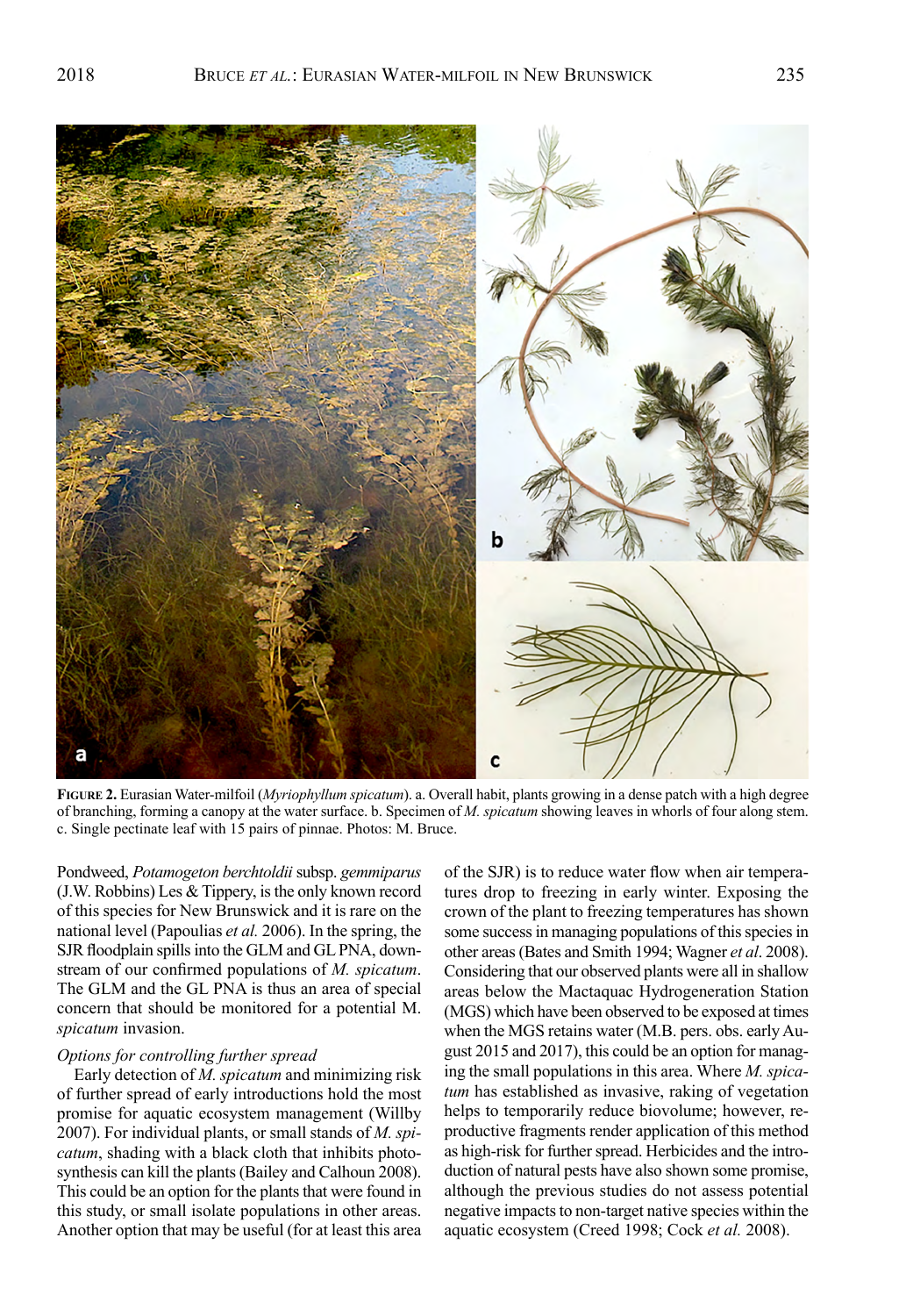## *Conclusions and future investigations*

With knowledge of the presence of this non-indigenous species within the SJR, we intend to quantitatively assess the amount of potential downstream habitats available for colonization by developing spatial models of potential habitat. Spatial models have been used in a number of ecological and biological studies to identify links between the abiotic and biotic environment (e.g., Milhous *et al.* 1981; Milhous 1999). Such models use environmental variables, such as velocity, substrate composition, temperature, etc., to explain the presence and spatial distribution of biota of interest (e.g., Dunbar *et al.* 2011). We intend to build a spatial model to (a) identify habitat utilized by *M. spicatum* and (b) apply our model to the SJR to identify areas that may potentially be available for colonization.

Unfortunately, we currently cannot ascertain when or how this species arrived, or the full extent of this species' range in the SJR. Our immediate priority is to extend our survey coverage and to determine if *M. spicatum* is present beyond the range we have observed. Prior to the recreational boating season, we will engage local conservation practitioners and develop an action plan to educate and engage the public as to the presence of *M. spicatum* in this region in an effort to minimize the further spread of this species and mitigate the negative effects of already established occurrences.

## **Acknowledgements**

This research was funded by NB Power and Natural Sciences and Engineering Research Council Collaborative Research and Development Grant 462708-13. We would like to thank Cody Brooks, Sam Andrews, Hayden Johnson, Dr. Gina Filloramo, and Dr. Zaccheaus Compson for their assistance conducting field surveys, as well as Maria Kuzmina at the Canadian Center for DNA Barcoding and her input and assistance with the generation of ITS2 and *rbc*La sequence data. Bronwyn Fleet-Pardy and Antoin O'Sullivan are acknowledged for their help with ArcGIS. We thank Sean Blaney at the Atlantic Canadian Conservation Data Center for communications and clarification regarding *Myriophyllum* species of interest in the SJR region.

## **Literature Cited**

- **Aiken, S.G., P.R. Newroth, and I**. **While.** 1979. The biology of Canadian weeds: 34 *Myriophyllum spicatum*. Canadian Journal of Plant Science 59: 201–215. [https://doi.org/10.](https://doi.org/10.4141/cjps79-028) [4141/cjps79-028](https://doi.org/10.4141/cjps79-028)
- **Bailey, J.E., and J.K. Calhoun.** 2008. Comparison of three physical management techniques for controlling variableleaf milfoil in Maine Lakes. Journal of Aquatic Plant Management 46: 163–167.
- **Bartodziej, W., and J. Ludlow.** 1997. Aquatic vegetation monitoring by natural resources agencies in the United States. Lake and Reservoir Management 13: 109–177. [https://doi.](https://doi.org/10.1080/07438149709354302) [org/10.1080/07438149709354302](https://doi.org/10.1080/07438149709354302)
- **Bates, A.L., and C.S. Smith.** 1994. Submersed plant invasions and declines in the southeastern United States. Lake and

Reservoir Management 10: 53–55. [https://doi.org/10.1080/](https://doi.org/10.1080/07438149409354173) [07438149409354173](https://doi.org/10.1080/07438149409354173)

- **Boylen, C.W., L.W. Eichler, and J.D. Madsen.** 1999. Loss of native aquatic plant species in a community dominated by Eurasian watermilfoil. Hydrobiologia 415: 207–211. [https://doi.org/10.1007/978-94-017-0922-4\\_29](https://doi.org/10.1007/978-94-017-0922-4_29)
- **Cock, M.J.W., P. H**ä**fliger, H.L. Hinz, G. Grosskopf, and M. Seier.** 2008. A review of the distribution and recorded natural enemies of Eurasian watermilfoil (*Myriophylum spicatum* L.) in Eurasia, and the potential for classical biological control in North America*.* CAB Reviews: Perspectives in Agriculture, Veterinary Science, Nutrition and Natural Resources 3: 1–20. [https://doi.org/10.1079/pavsnnr](https://doi.org/10.1079/pavsnnr20083019) [20083019](https://doi.org/10.1079/pavsnnr20083019)
- **Cook, C.D.K.** 1985. Worldwide distribution and taxonomy of *Myriophyllum* species. Pages 1–7 *in* Proceedings of the First International Symposium on the watermilfoil (*Myriophyllum spicatum*) and Related Haloragaceae Species. *Edited by* L.W.J. Anderson. Aquatic Plant Management Society, Vancouver, British Columbia, Canada.
- **Couch, R., and E. Nelson.** 1985. *Myriophyllum spicatum* in North America. Pages 8–18 *in* Proceedings of the First International Symposium on Eurasian Watermilfoil (*Myriophyllum spicatum*) and Related Haloragaceae Species. *Edited by* L.W.J. Anderson. Aquatic Plant Management Society, Vancouver, British Columbia, Canada..
- **Creed, R.P.** 1998. A biogeographic perspective on Eurasian watermilfoil declines: additional evidence for the role of herbivorous weevils in promoting declines? Journal of Aquatic Plant Management 36: 16–22.
- **Cronk, J.K., and M.S. Fennessy.** 2001. Wetland Plants: Biology and Ecology. CRC Press, Boca Raton, Florida, USA. <https://doi.org/10.1201/9781420032925>
- **Duffy, K.C., and D.M. Baltz.** 1998. Comparison of fish assemblages associated with native and exotic submerged macrophytes in the Lake Pontchartrain estuary, USA. Journal of Experimental Marine Biology and Ecology 223: 199–221. [https://doi.org/10.1016/S0022-0981\(97\)00166-4](https://doi.org/10.1016/S0022-0981(97)00166-4)
- **Dunbar, M.J., K. Alfredsen, and A. Harby.** 2011. Hydraulichabitat modelling for setting environmental river flow needs for salmonids*.* Fisheries Management and Ecology 19: 500– 517. <https://doi.org/10.1111/j.1365-2400.2011.00825.x>
- **Eiswerth, M.E., S.G. Donaldson, and W.S. Johnson.** 2000. Potential environmental impacts and economic damages of Eurasian Watermilfoil (*Myriophyllum spicatum*) in western Nevada and northeastern California. Weed Technology 14: 511–518. [https://doi.org/10.1614/0890-037X\(2000\)014\[05](https://doi.org/10.1614/0890-037X(2000)014%5b0511:PEIAED%5d2.0.CO;2) [11:PEIAED\]2.0.CO;2](https://doi.org/10.1614/0890-037X(2000)014%5b0511:PEIAED%5d2.0.CO;2)
- **Fazekas, A.J., M.L Kuzmina, S.G. Newmaster, and P.M. Hollingsworth.** 2012. DNA barcoding methods for land plants. Methods in Molecular Biology 858: 223–252. https:// doi.org/[10.1007/978-1-61779-591-6\\_111](https://doi.org/10.1007/978-1-61779-591-6_11)
- **Grace, J.B., and R.G. Wetzel.** 1978. The production biology of Eurasian watermilfoil (*Myriophyllum spicatum* L.): a review. Journal of Aquatic Plant Management 16: 1–11.
- **Hill, R., and S. Williams.** 2007. Maine Field Guide to Invasive Aquatic Plants and Their Common Native Look Alikes. J.S. McCarthy Printers, Augusta, Maine, USA.
- **Hinds, H.R.** 2000. Flora of New Brunswick. Second Edition. University of New Brunswick, Department of Biology, Fredericton, New Brunswick, Canada.
- **Johnson, L.E., A. Ricciardi, and J.T. Carlton.** 2001. Overland dispersal of aquatic invasive species: a risk assessment of transient recreational boating. Ecological Applications